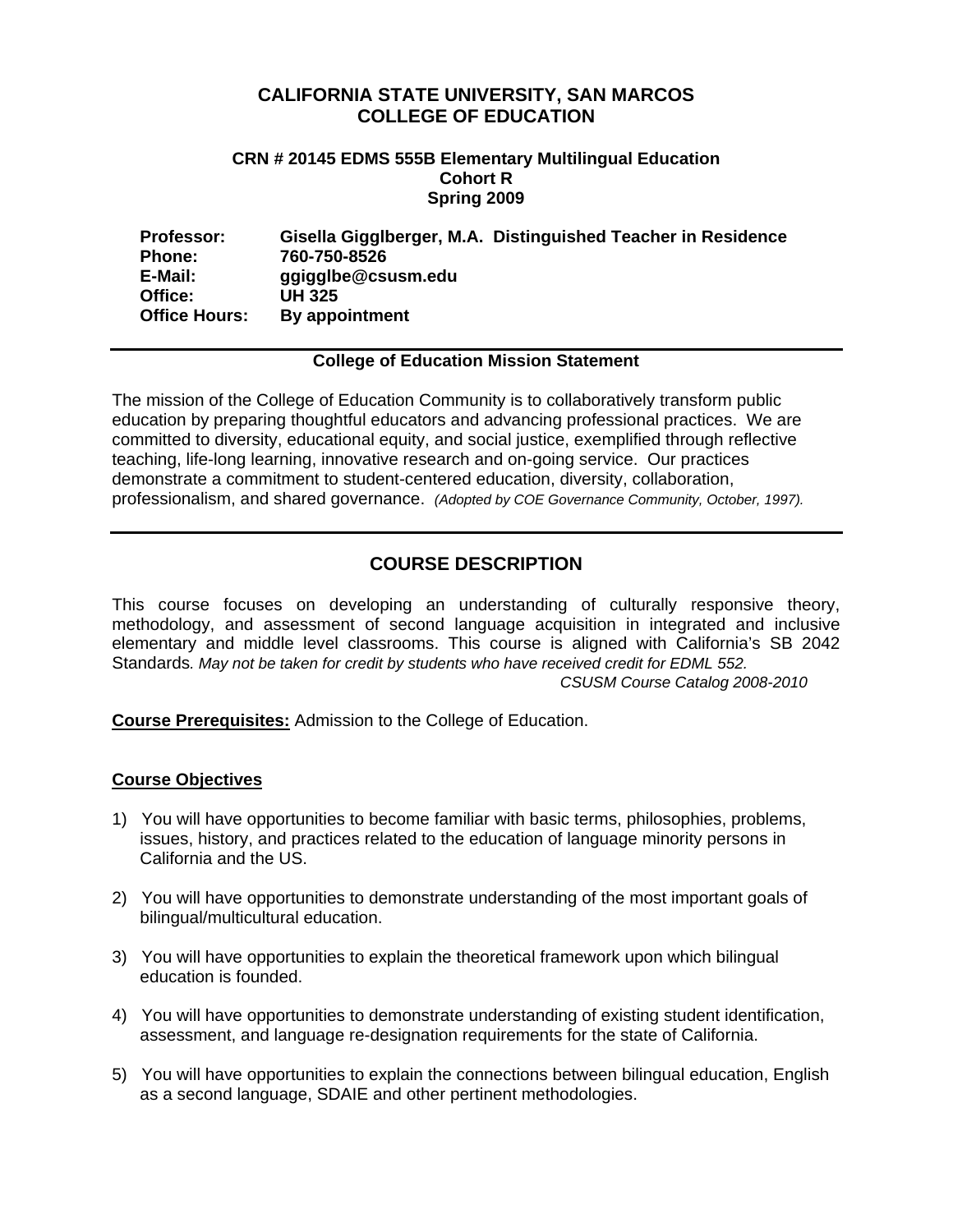- 6) You will demonstrate several models of multicultural education and their implications for curriculum, instruction, and educational policy.
- 7) You will have opportunities to explain the meaning of culture, the necessity for cultural convergence in schools, and other research-based related notions of multicultural education.
- 8) You will learn to develop and understand each individual student, create a more just and humane learning environment, and help students in their growth and development as human beings.

## **Required Texts**

Quiocho, A. & Ulanoff, S. (2009) *Differentiated Literacy Instruction for English Language Learners.* Allyn & Bacon. ISBN-13:978-0-13-118000-0 An Ebook is available through www.coursesmart.com

Walter, T. (2004). *Teaching English Language Learners: The How-To Handbook.*  Longman. ISBN 0-13-150088-0

English-Language Development Standards for California Public Schools K-12 www.cde.ca.gov/be/st/ss/documents/englangdevstnd.pdf

WebCT account for announcements, email, grades, useful resources, etc.

## **Authorization to Teach English Learners**

This credential program has been specifically designed to prepare teachers for the diversity of languages often encountered in California public school classrooms. The authorization to teach English learners is met through the infusion of content and experiences within the credential program, as well as additional coursework. Students successfully completing this program receive a credential with authorization to teach English learners. *(Approved by CCTC in SB 2042 Program Standards, August 02)* 

## **Teacher Performance Expectation (TPE) Competencies**

The course objectives, assignments, and assessments have been aligned with the CTC standards for the Multiple Subject Credential. This course is designed to help teachers seeking a California teaching credential to develop the skills, knowledge, and attitudes necessary to assist schools and district in implementing effective programs for all students. The successful candidate will be able to merge theory and practice in order to realize a comprehensive and extensive educational program for all students. You will be required to formally address the following TPEs in this course:

## **TPE 7: Teaching English Language Learners**

## **TPE 15: Social Justice and Equity**

- • **Valuing socially equitable teaching, learning and schooling in a variety of organizational settings**
- • **Incorporating pluralism and divergent perspectives on educating diverse students**
- • **Democratizing public education to achieve social justice and equity**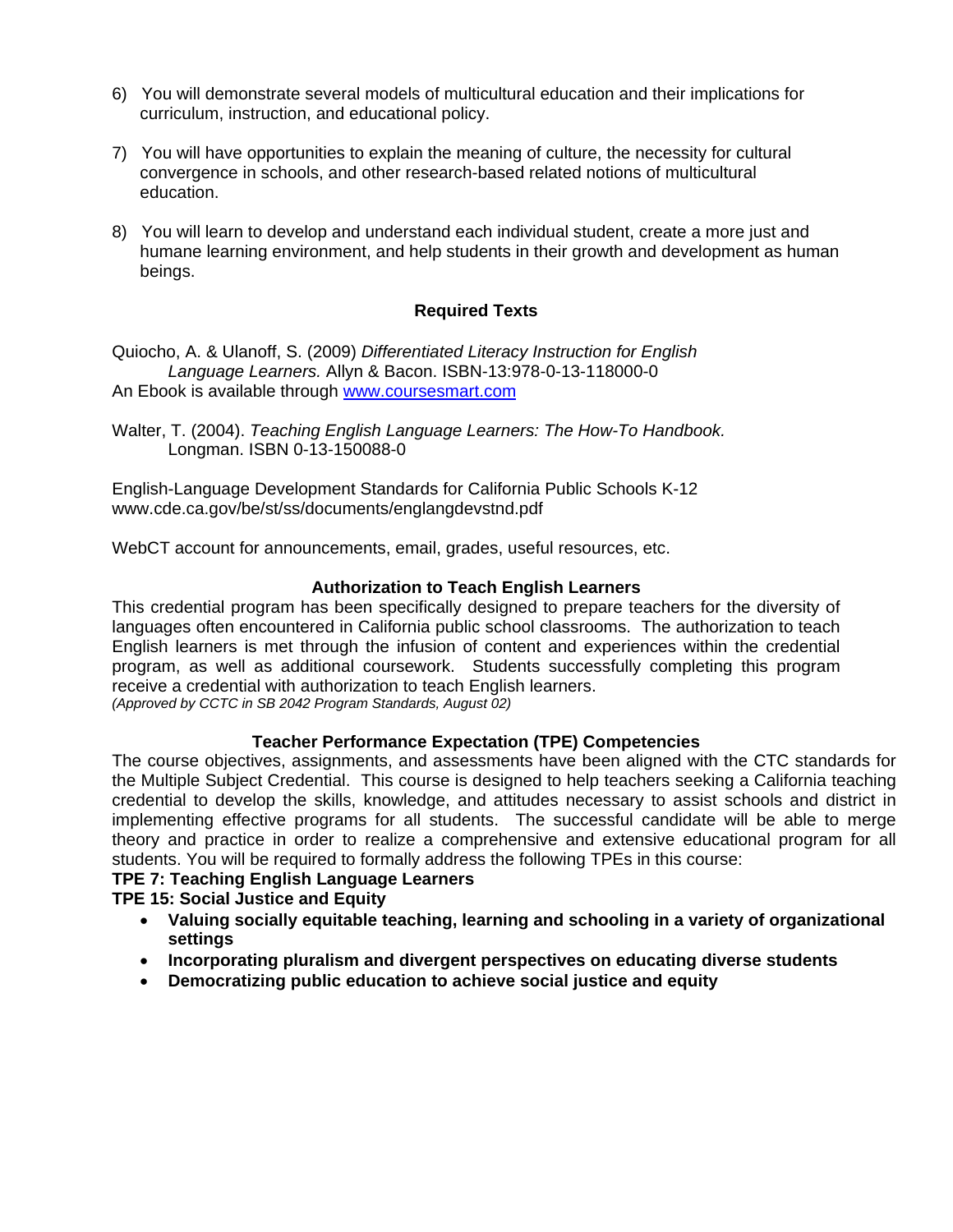### **California Teacher Performance Assessment (CalTPA)**

Beginning July 1, 2008 all California credential candidates must successfully complete a stateapproved system of teacher performance assessment (TPA), to be embedded in the credential program of preparation. At CSUSM this assessment system is called the CalTPA or the TPA for short.

To assist your successful completion of the TPA a series of informational seminars are offered over the course of the program. TPA related questions and logistical concerns are to be addressed during the seminars. Your attendance to TPA seminars will greatly contribute to your success on the assessment.

Additionally, COE classes use common pedagogical language, lesson plans (lesson designs), and unit plans (unit designs) in order to support and ensure your success on the TPA and more importantly in your credential program.

The CalTPA Candidate Handbook, TPA seminar schedule, and other TPA support materials can be found on the COE website provided at the website provided: http://www.csusm.edu/coe/CalTPA/ProgramMaterialsTPA.html

## **College of Education Attendance Policy**

discretion of the instructor. Individual instructors may adopt more stringent attendance instructor as soon as possible. *(Adopted by the COE Governance Community, December, 1997).* Due to the dynamic and interactive nature of courses in the College of Education, all students are expected to attend all classes and participate actively. At a minimum, students must attend more than 80% of class time, or s/he may not receive a passing grade for the course at the requirements. Should the student have extenuating circumstances, s/he should contact the

### **Students with Disabilities Requiring Reasonable Accommodations**

Students with disabilities who require reasonable accommodations must be approved for services by providing appropriate and recent documentation to the Office of Disable Student Services (DSS). This office is located in Craven Hall 5205, and can be contacted by phone at (760) 750-4905, or TTY (760) 750-4909. Students authorized by DSS to receive reasonable accommodations should meet with their instructor during office hours or, in order to ensure confidentiality, in a more private setting.

### **All University Writing Requirement**

Writing requirements for this class will be met as described in the assignments above. Every course at the university, including this one, must have a writing requirement of at least 2500 words.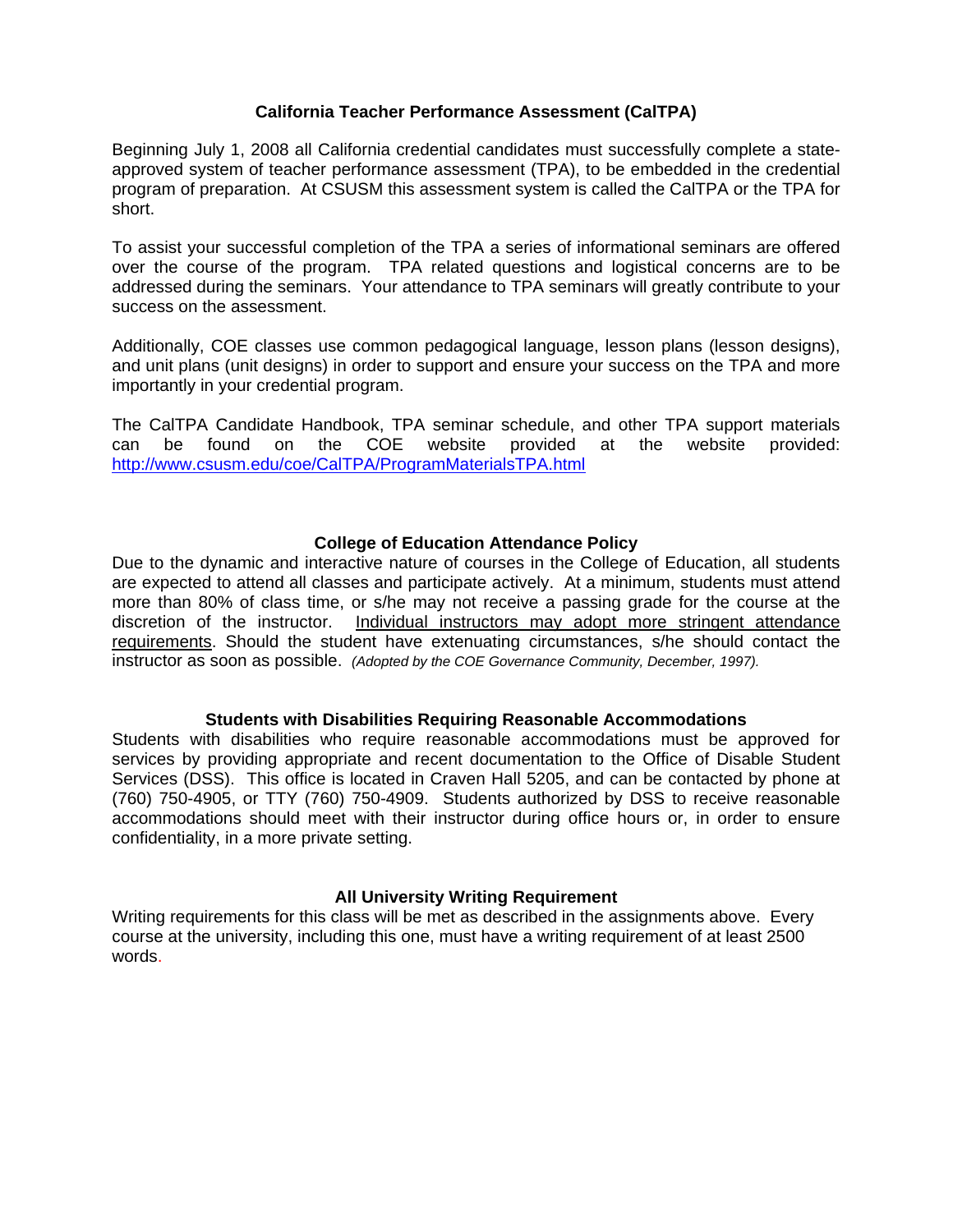## **CSUSM Academic Honesty Policy**

"Students will be expected to adhere to standards of academic honesty and integrity, as outlined in the Student Academic Honesty Policy. **All written work and oral presentation assignments must be original work. All ideas/materials that are borrowed from other sources must have appropriate references to the original sources.** Any quoted material should give credit to the source and be punctuated with quotation marks.

Students are responsible for honest completion of their work including examinations. There will be no tolerance for infractions. If you believe there has been an infraction by someone in the class, please bring it to the instructor's attention. The instructor reserves the right to discipline any student for academic dishonesty in accordance with the general rules and regulations of the university. Disciplinary action may include the lowering of grades and/or the assignment of a failing grade for an exam, assignment, or the class as a whole."

Incidents of Academic Dishonesty will be reported to the Dean of Students. Sanctions at the University level may include suspension or expulsion from the University.

## **Plagiarism:**

the Plagiarism Prevention for Students website http://library.csusm.edu/plagiarism/index.html. If As an educator, it is expected that each student will do his/her own work, and contribute equally to group projects and processes. Plagiarism or cheating is unacceptable under any circumstances. If you are in doubt about whether your work is paraphrased or plagiarized see there are questions about academic honesty, please consult the University catalog.

## **Use of Technology:**

Students are expected to demonstrate competency in the use of various forms of technology (i.e. word processing, electronic mail, WebCT6, use of the Internet, and/or multimedia presentations). Specific requirements for course assignments with regard to technology are at the discretion of the instructor. Keep a digital copy of all assignments for use in your teaching portfolio. All assignments will be submitted online, and some will be submitted in hard copy as well. Details will be given in class.

## **Electronic Communication Protocol:**

Electronic correspondence is a part of your professional interactions. If you need to contact the instructor, e-mail is often the easiest way to do so. It is my intention to respond to all received e-mails in a timely manner. Please be reminded that e-mail and on-line discussions are a very specific form of communication, with their own nuances and etiquette. For instance, electronic messages sent in all upper case (or lower case) letters, major typos, or slang, often communicate more than the sender originally intended. With that said, please be mindful of all e-mail and on-line discussion messages you send to your colleagues, to faculty members in the College of Education, or to persons within the greater educational community. All electronic messages should be crafted with professionalism and care.

Things to consider:

- Would I say in person what this electronic message specifically says?
- How could this message be misconstrued?
- Does this message represent my highest self?
- Am I sending this electronic message to avoid a face-to-face conversation?

In addition, if there is ever a concern with an electronic message sent to you, please talk with the author in person in order to correct any confusion.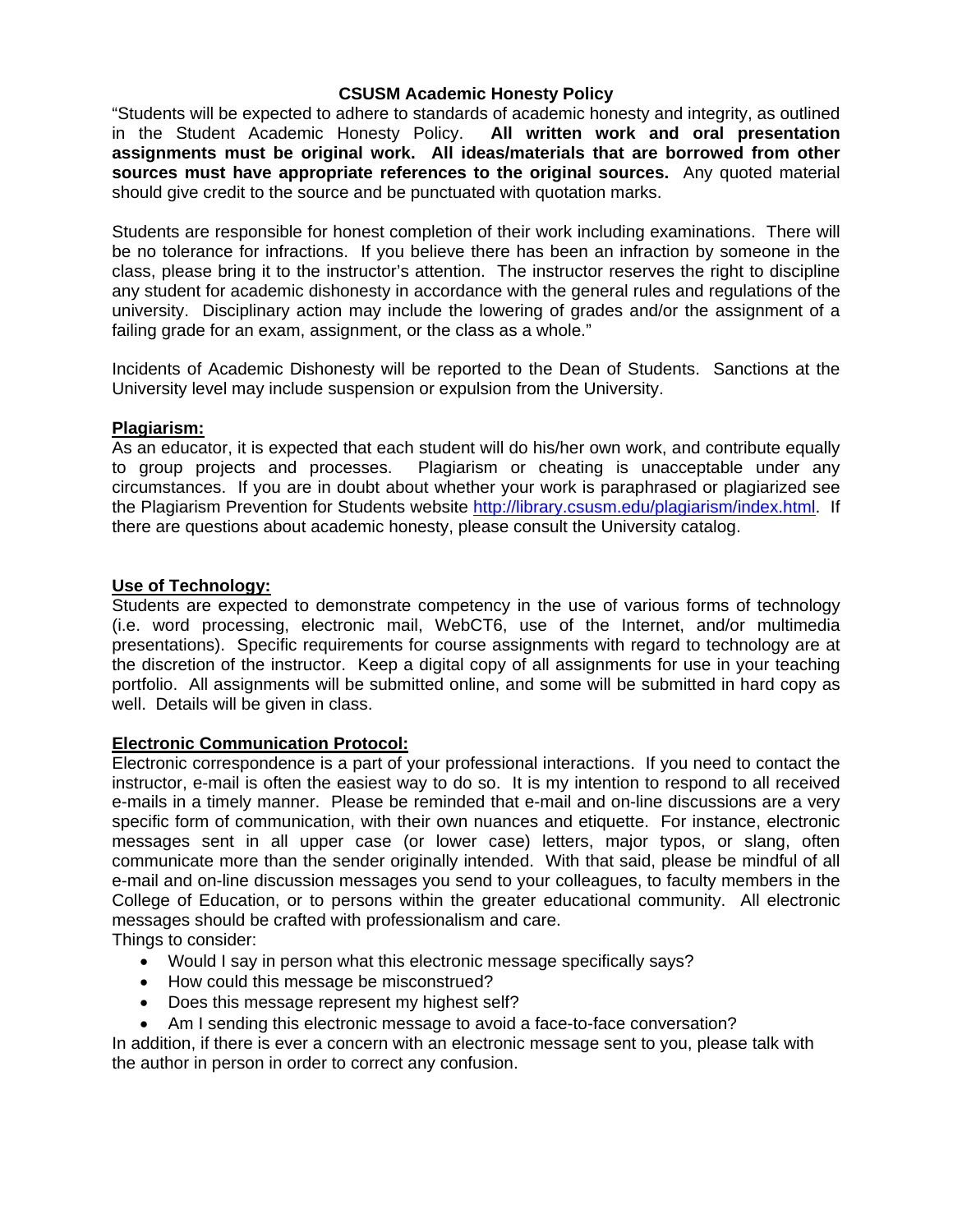## **Course Requirements**

# **1.** Participation, Collaboration and Professionalism (PCP) **35 points or 35%**

First is the expectation that you will attend all class sessions prepared to actively participate in class activities, group and individual sharing, and discussions on various topics and assigned reading. Professional, credentialed educators are evaluated on "performance of noninstructional duties and responsibilities" by their administrators. Leadership, attitude, attendance, collaboration, contributions and professionalism are categories graded on a **rubric**. Your Professional Disposition is related to how you conduct yourself in class and at a school site. Please communicate any attendance issues directly with the instructor. Please see the description below and the CSUSM College of Education's Mission Statement for guidelines.

## **CSUSM College of Education Professional Dispositions**

The California State University San Marcos College of Education fosters the development of the following professional dispositions among our candidates. Candidates increasingly reflect these dispositions in their work with students, families, and communities.

- • **Social Justice and Equity:** Candidates appreciate the languages, communities, and experiences learners bring to the classroom. Candidates advocate for and support marginalized communities and individuals.
- • **Collaboration:** Candidates learn and practice the skills of collaboration in their coursework and use them in their professional interactions with students, colleagues, parents, caregivers and those in the wider community.
- • **Critical Thinking:** Candidates analyze various professional contexts, resulting in more informed decision making about professional practice.
- • **Professional Ethics:** Candidates learn to make and act on well-reasoned, principled judgments.
- • **Reflective Teaching and Learning:** Candidates critically review their professional practice and the impact it has on student success.
- • **Life-Long Learning:** Candidates are committed to actively seeking new knowledge, skills and experiences throughout their career.

### 2. Interview

## **2. 10 points or 10%**

The purpose of this assignment is to better understand the life and experiences of an English Language Learner. You will interview an **adult** who has learned or is learning English as a second language. This person can be a student or someone you know. Through the interview process, you will find out how the person acquired/is acquiring English and any challenges/successes faced by English Language Learners as they learn/acquire a new language and culture. A **hard copy** of the assignment will be submitted in class; length 1-2 pages maximum. More information (i.e. what type of questions to ask) on the criteria and expectations of this assignment will be explained in detail in class. A rubric will be shared for scoring this assignment. Late work will be marked down.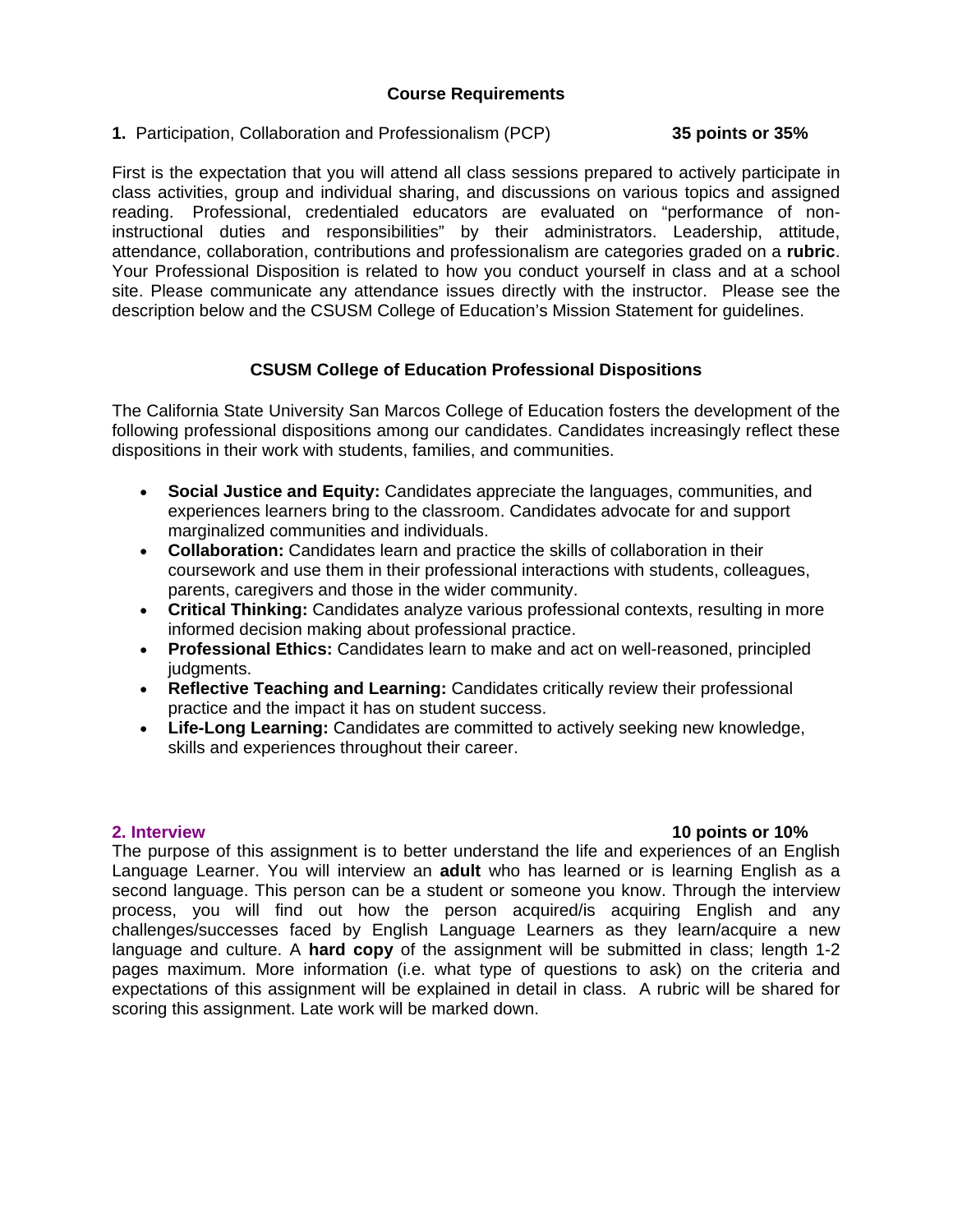## **3. Lesson Observation (individual) 10 points or 10%**

The purpose of this assignment is to observe instruction for English Language Learners in action and the strategies their teachers implement during instruction, as well as the engagement and interaction of all the students.

**Part 1** – You will *observe* a lesson at a school site in a class that has a number of English Language Learners at any language proficiency level. Please consult with the classroom teacher first for permission. You will collect and document evidence of any instructional modifications made during the lesson, i.e. providing comprehensible input, building background knowledge, scaffolding instruction, adapting the materials/curriculum, and providing opportunities for student interaction for English Language Learners (ELLs) in the class.

**Part 2** - In your essay explain your observations and discuss how (no lesson is perfect) you would modify the lesson and/or activities observed in light of the information and knowledge gained in the course.

Please structure your essay as follows:

(1) Set the scene: Use descriptive language to help me visualize the classroom and instruction you observed.

(2) Identify the program (Structured English Immersion "SEI", Mainstream English Cluster "MEC" etc.), grade level, content/subject, standards/objectives addressed in lesson, and number of ELL students and their language proficiency levels (**make time to confer** with the classroom teacher for this information).

(3) Describe how the teacher engaged, grouped and promoted interaction throughout the lesson.

(4) Describe how the teacher used various instructional strategies (choose only 3 to discuss).

(5) Identify the effective strategies and explain why you think they were effective. Explain how you would modify the lesson/activities to better serve the needs of the ELLs

More information on the criteria and expectations of this assignment will be explained in detail in class. A rubric will be shared for scoring this assignment. **Submit a hard copy** of the assignment on the due date. Late work will be marked down.

## **4. Lesson Design (partner) 20 points or 20%**

expectations of this assignment will be explained in detail in this class and in your other class. The purpose of this assignment is to integrate the practical theory and knowledge from your other classes (Social Studies 544) class with this EDMS 555 class and apply it into the adopted TPA Lesson Design Template. Special attention will be applied to the section dedicated to **differentiated instruction based on the learning goals and instructional strategies-English Learner.** Your choice of instructional strategies, adaptations and effectiveness of your selected strategies, the monitoring of progress towards learning goals and your rationale for decisions made will be focused upon in this class. More information on the criteria and The TPA Lesson Design rubric will be shared for scoring this assignment. **Submit a hard copy** of the total Lesson Design on the due date. Late work will be marked down.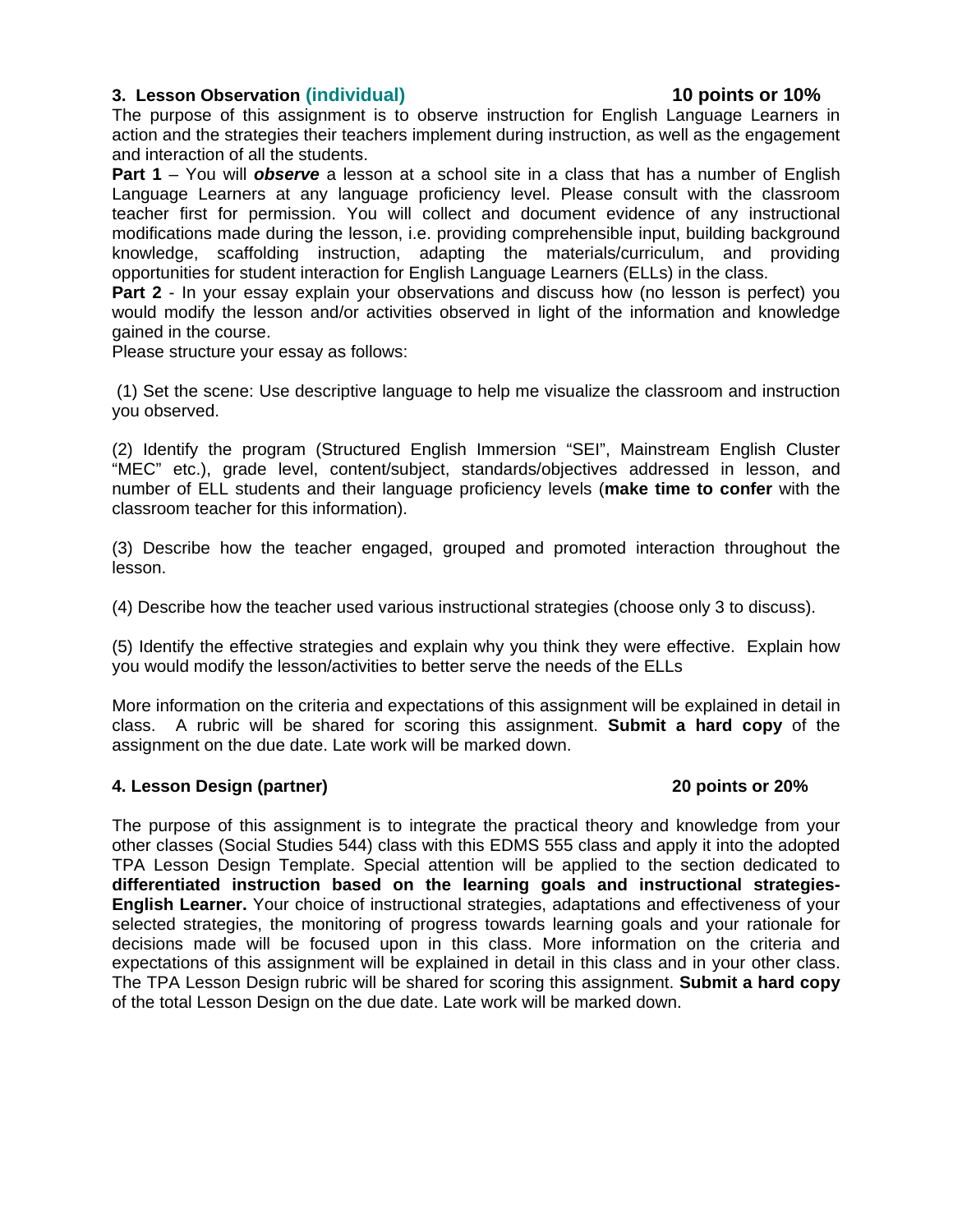## **5. Collection of Lesson Designs 20 points or 20% This Critical Assessment Task will be submitted to Taskstream as an artifact for TPE 15.**

The purpose of this assignment is to provide differentiated instruction with the sound methodologies, principles, and strategies appropriate for English language learners at 3 different language proficiency levels using the TPA Lesson Design Template.

You may work in a group of 4 students to create a Collection of Lesson Designs. Together you will collaborate to select a grade level, content area and Social Justice Theme to center your collection around. Each group member will then individually design a lesson using the Lesson Design Template. Submit all 4 Lesson Designs bound together.

## **The Collection of Lesson Designs must include the following:**

## **1. Rationale**

Each group member will submit a Rationale as an introduction to their particular Lesson Design. Why was the following lesson designed? What provided your motivation and inspiration: Student interests? Grade level standards? Current events? How does your lesson design meet the needs of your students and how does it meet the issue of social justice and equity in your classroom? This is one page maximum in length.

## **2. Lesson Design**

## **3. Appendix**

Please include an appendix of any supplementary materials you designed or borrowed including black line masters of graphic organizers, worksheets, or assessments. Remember to give credit where credit is due.

Please submit a well organized Collection of Lesson Designs upon the due date. You will be asked to share your Collections goals and objectives with the class. More information on the criteria, expectations and scoring rubric will be explained in class.

### **TPE 15 Reflective Statement 5 points or 5%**

This course requires that you address TPE 15. Write a reflective essay of approximately 250- 350 words. The reflection and attached artifact (i.e. Lesson Design or your portion of the Collection of Lesson Designs) provides evidence that you have met your TPE.

## **Upload to your Taskstream account and "Request Feedback".**

The TPE reflective statement **must include a paragraph for each of the following** (COE format):

- 1. a description of the teacher candidate's learning with respect to the specific TPE being addressed (refer to *Clinical Practice II at a Salient Glance*  http://www.csusm.edu/coe/ClinicalPractice/index.html )
- 2. an analysis of how the artifact(s) is (are) evidence of that learning (one paragraph for each piece of evide nce)
- 3. a reflection describing personal significance of this learning, next steps in the journey toward continuing to meet this TPE, and how it will make you a highly qualified teacher.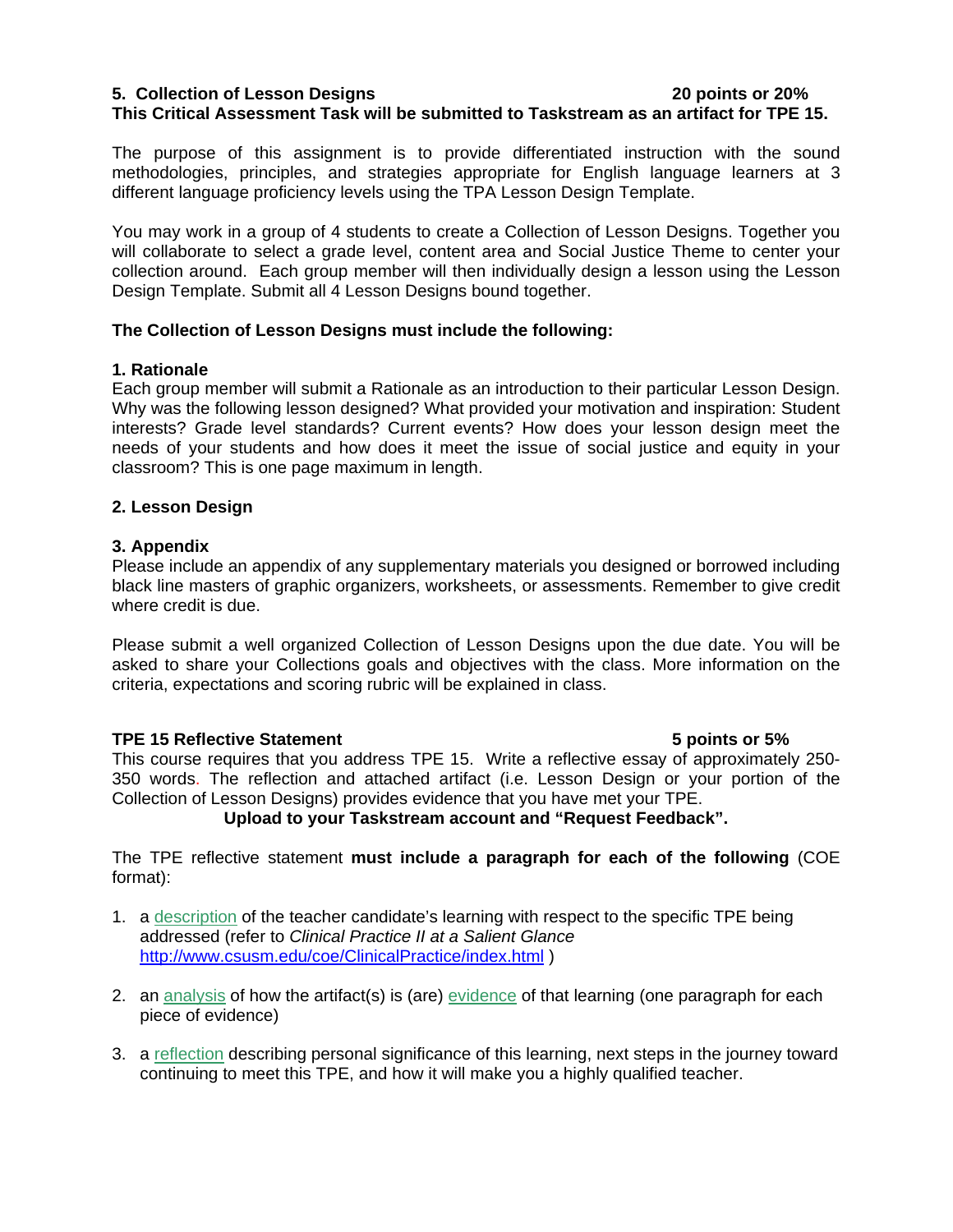Please be succinct in your writing; more is NOT better. State your ideas clearly and keep them grounded in the evidence of your learning as represented by your artifacts. More information on the criteria and expectations of this assignment will be explained in detail in class. A rubric will be shared for scoring this assignment. Late work will be marked down.

**Appeals:** Every student has the right to appeal grades, or appeal for redress of grievances incurred in the context of any class. Disputes may be resolved informally with the professor, or through the formal grades appeal process. For the latter, consult Dr. Patricia Prado-Olmos, Associate Dean.

## **Course Requirements and Grading Standards**

|           | • Participation, Collaboration, and Professionalism | 35 |
|-----------|-----------------------------------------------------|----|
| $\bullet$ | Interview                                           | 10 |
|           | • Lesson Observation & Essay                        | 10 |
|           | • Lesson Design                                     | 20 |
|           | • Collection of Lesson Designs                      | 20 |
|           | • Reflective Statement for TPE 15                   | 5  |

### **Total 100 points**

### **Grading Scale**

| 95-100 | A  |
|--------|----|
| 90-94  | А- |
| 87-89  | B+ |
| 83-86  | в  |
| 80-82  | в- |
| 77-79  | C+ |
| 73-76  | C  |
| 70-72  | C- |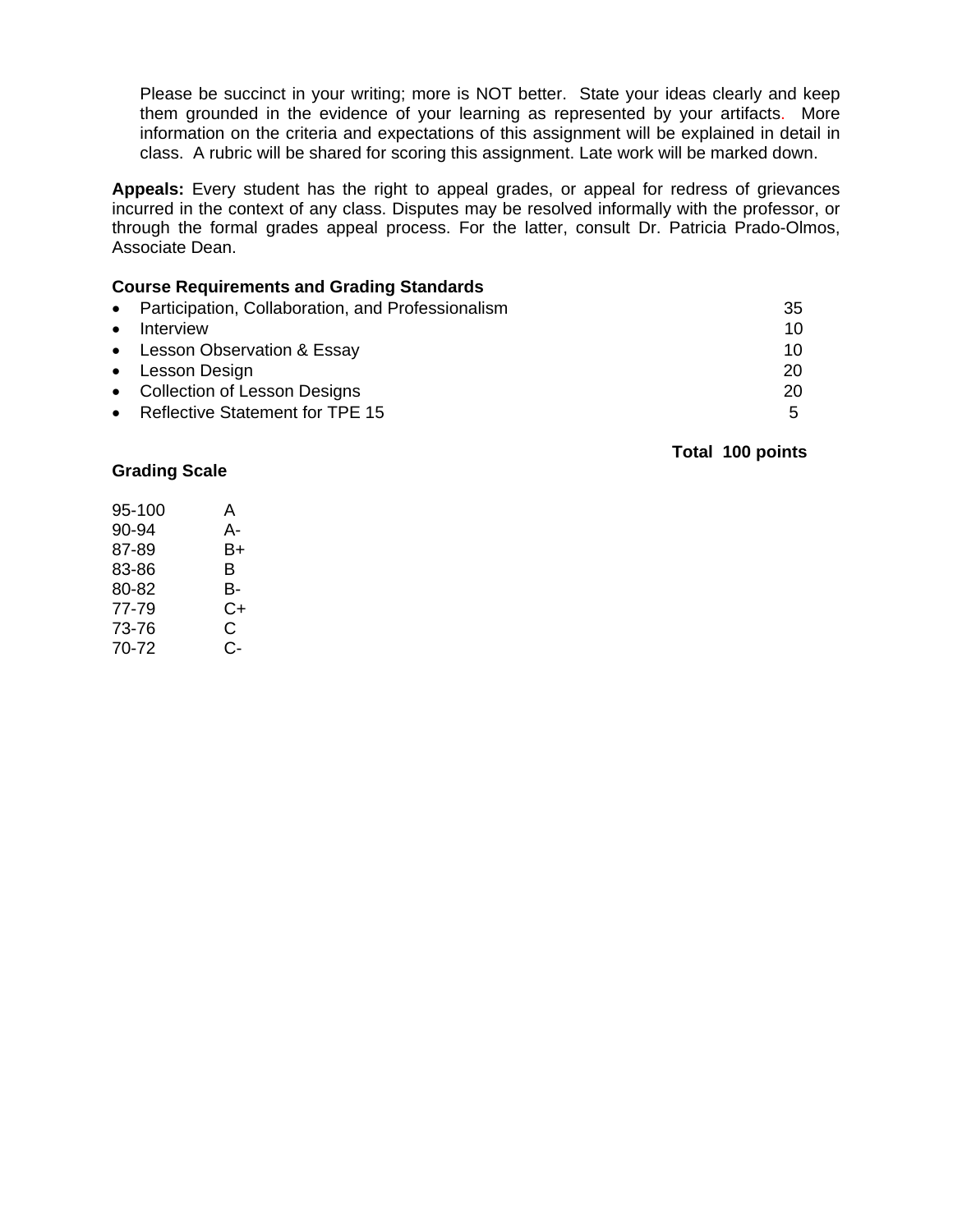# **Schedule/Course Outline**

| <b>Date</b>        | <b>Topic</b>                                         | <b>Assignment (if any)</b>                                          |
|--------------------|------------------------------------------------------|---------------------------------------------------------------------|
| Session 1          | <b>Creating Our Community of Learners</b>            | Prepare for next time:                                              |
| <b>Jan 21</b>      |                                                      | Quiocho ch. 2 and Walter ch.1                                       |
|                    | Who Are English Language Learners?<br>Part 1         | <b>Preview: Interview</b>                                           |
|                    |                                                      |                                                                     |
| Session 2          | Who Are English Language Learners?                   | Prepare for next time:                                              |
| Jan 28             | Part 2                                               | Quiocho ch. 3 and Walter ch.2                                       |
|                    |                                                      |                                                                     |
|                    |                                                      | Review your LING. 100/LING. 300 class                               |
| Session 3          | When and why they are learning the way               | <b>Due: Interview</b>                                               |
| Feb 4              | they are learning:                                   | <b>Preview: Observation</b>                                         |
|                    |                                                      |                                                                     |
|                    | Second Language Acquisition Theories                 | Prepare for next time: Quiocho: ch. 4<br>Walter: ch.5               |
| Session 4          | Where are they learning?                             | Prepare for next time: Print out ELD                                |
|                    |                                                      | standards and read the Introduction                                 |
| Feb 11             | Program Placements and the                           | pgs.11-15.                                                          |
|                    | Assessments used to place                            | Quiocho: ch. 7 and Walter ch.4                                      |
| Session 5          | What are they learning? ELD Standards                | TPA 3 due Feb 12 at midnight<br>Prepare for next time:              |
|                    | and Content Standards                                |                                                                     |
| Feb 18             |                                                      | Quiocho: Ch.1                                                       |
|                    | Language vs. Content Objectives                      |                                                                     |
|                    | Language Proficiency levels                          |                                                                     |
|                    |                                                      |                                                                     |
| Session 6          | How will they learn the standards? Part 1            | <b>Due: Observation</b>                                             |
| Feb <sub>25</sub>  |                                                      | Prepare for next time:                                              |
|                    | <b>Differentiated Instruction</b>                    |                                                                     |
|                    |                                                      | Quiocho: Ch. 5 and Walter ch. 3                                     |
| Session 7<br>Mar 4 | How will they learn? Part 2<br>Skills vs. Strategies | Prepare for next time:                                              |
|                    |                                                      | Quiocho:ch. 6 and 8                                                 |
|                    |                                                      | TPA 1 due 3/5 @midnight                                             |
| Session 8          | How will they learn? Part 3                          | Prepare for next time:                                              |
| Mar 11             | Scaffolding                                          |                                                                     |
| Session 9          | <b>SDUSD Distinguished Lecture Series:</b>           | Quiocho:<br><b>Due: Lesson Design</b>                               |
|                    |                                                      | Prepare for next time:                                              |
| Mar 18 **          | Keys To Success for Underrepresented                 |                                                                     |
|                    | Students 4-6 pm                                      | Quiocho: Review ch. 4 Walter ch. 5                                  |
|                    | 4100 Normal St. San Diego                            |                                                                     |
| Session 10         | How do you know they are learning?                   | TPA 2 due 3/19 @midnight<br>Prepare for next time: Issues from your |
| Mar 25             | Assessment                                           | pre-req. 364 class Role of Diversity in                             |
|                    |                                                      | <b>Schools</b>                                                      |
|                    |                                                      |                                                                     |
|                    |                                                      | Quiocho:                                                            |